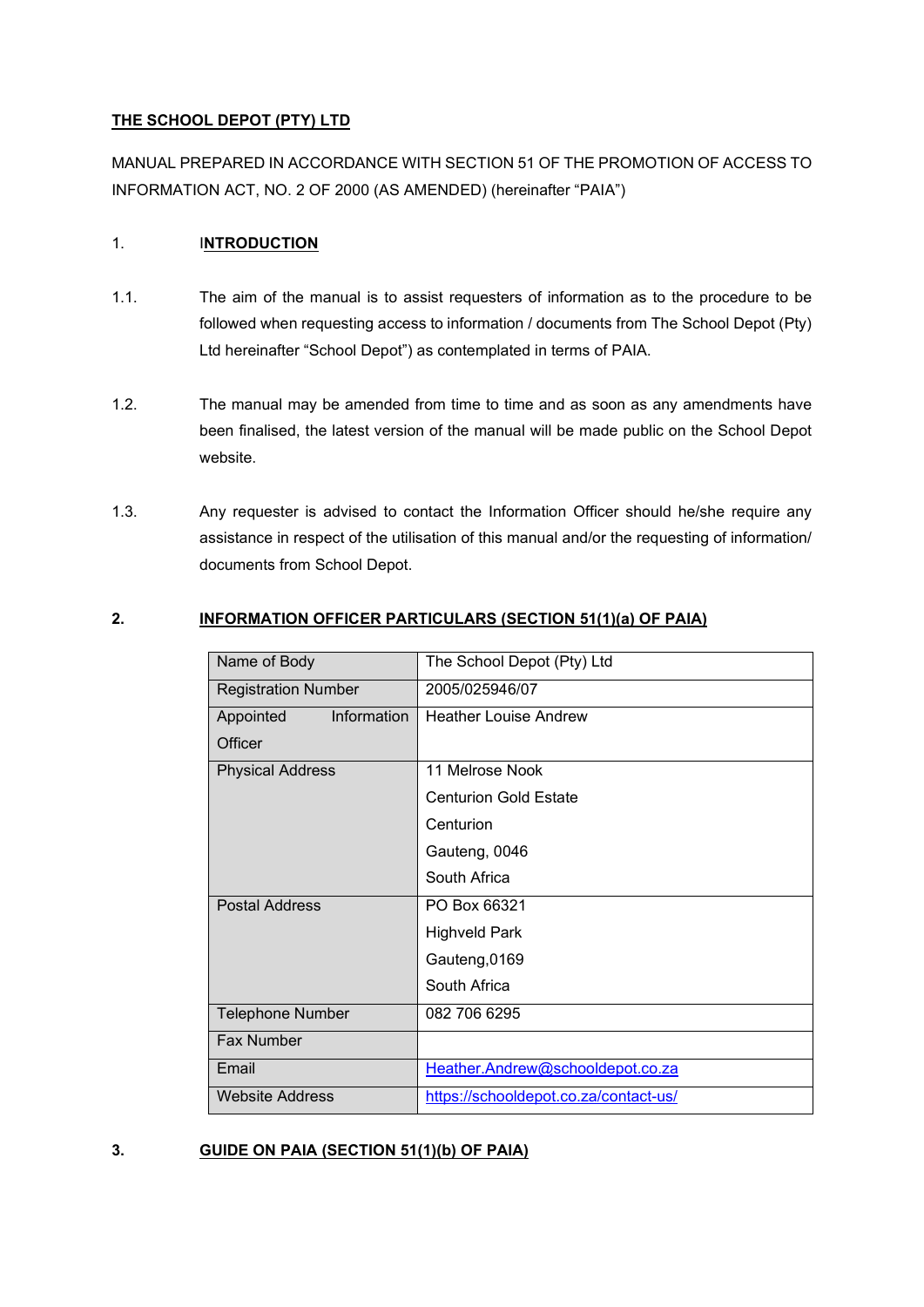- 3.1. A guide has been compiled by the South African Human Rights Commission ("SAHRC") (In terms of section 10 of PAIA) containing such information as may be required by a person who wishes to exercise any right contemplated in the Act.
- 3.2. The Guide is available the SAHRC website at [http://www.sahrc.org.za.](http://www.sahrc.org.za/)
- 3.3. A copy of the guide may be requested from the Information Officer of School Depot.

#### **4. NOTICE(S) IN TERMS OF SECTION 52(2) OF THE ACT (SECTION 51(1)(c) OF PAIA)**

At this stage no notice has been published on any record or category of records that are automatically available without a person having to request it in terms of PAIA.

# **5. INFORMATION / DOCUMENTS AVAILABLE IN ACCORDANCE WITH OTHER LEGISLATION (SECTION 51(1)(d) OF PAIA)**

School Depot keeps information / documents in accordance with the following legislation (please note that this is not an exhaustive list): –

| No.            | Act                                              | Act Number and year |
|----------------|--------------------------------------------------|---------------------|
|                |                                                  | (as amended)        |
| $\mathbf{1}$   | The Basic Conditions of Employment Act           | No. 75 of 1997      |
| 2              | The Companies Act                                | No. 71 of 2008      |
| 3              | Compensation for Occupational<br>Injuries<br>and | No. 130 of 1993     |
|                | Diseases Act                                     |                     |
| 4              | Copyright Act                                    | No. 98 of 1978      |
| 5              | Electronic Communications and Transactions Act   | No. 25 of 2002      |
| $\overline{7}$ | Income Tax Act                                   | No. 58 of 1962      |
| 8              | Labour Relations Act                             | No. 66 of 1995      |
| 9              | Medical Schemes Act                              | No. 131 of 1998     |
| 10             | Occupation Health and Safety Act                 | No. 85 of 1993      |
| 11             | <b>Pension Funds Act</b>                         | No. 24 of 1956      |
| 12             | The Protection of Personal Information Act       | No. 4 of 2013       |
| 13             | Skills Development Act                           | No. 97 of 1998      |
| 14             | <b>Skills Development Levies Act</b>             | No. 9 of 1999       |
| 15             | Unemployment Insurance Act                       | No. 63 of 2001      |
| 16             | Value Added Tax Act                              | No. 89 of 1991      |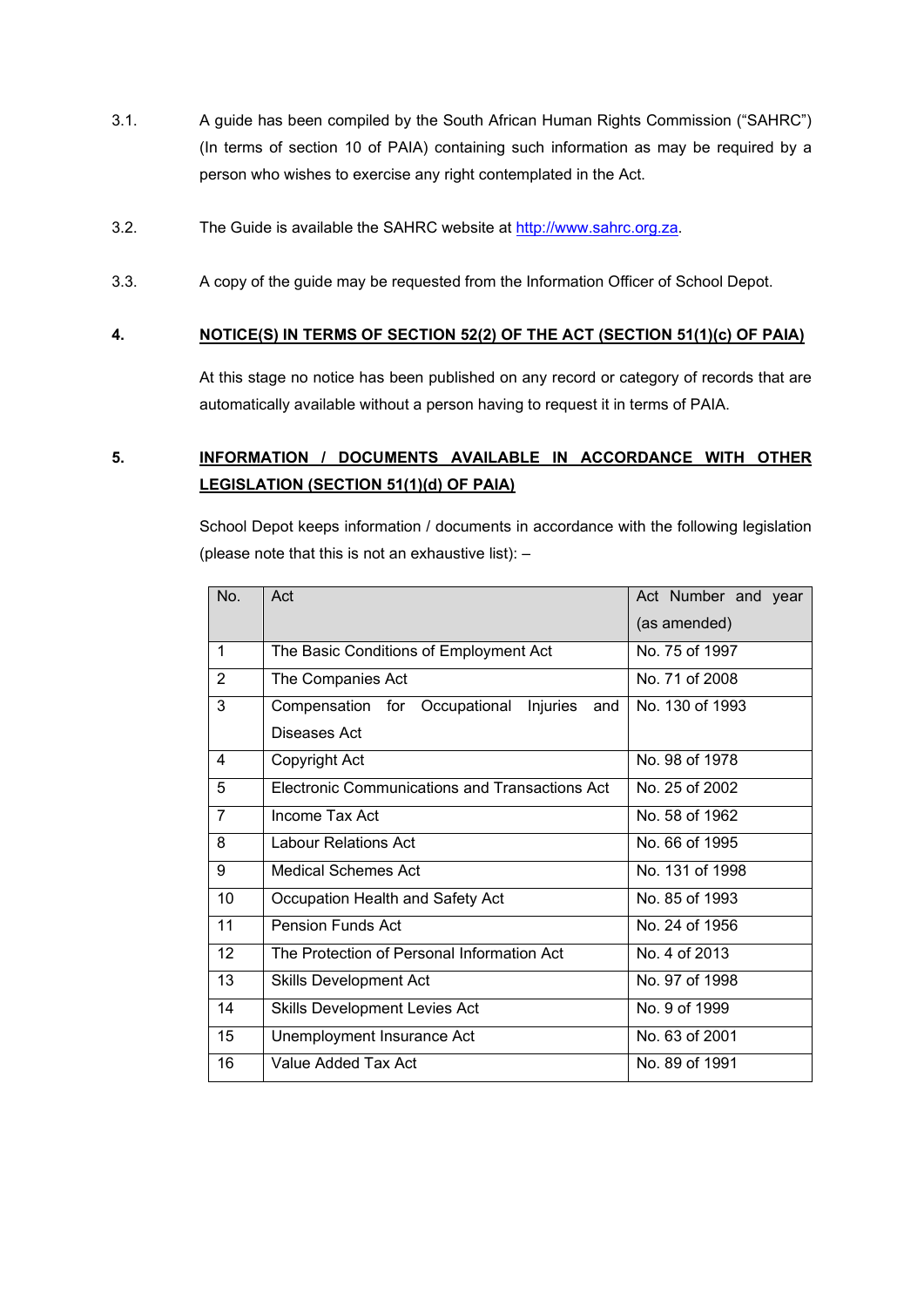The above records, in so far as it being of a public nature, are available automatically without a person having to request access thereto in terms of PAIA, as envisaged in Section 52 of PAIA.

# **6. SUBJECTS AND CATERGORIES OF RECORDS HELD BY SCHOOL DEPOT IN TERMS OF THE ACT (SECTION 51(1)(e) OF PAIA)**

6.1. The information / documents listed herein below:

## **6.1.1. Companies Records**

- 6.1.1.1. School Depot's Memorandum of Incorporation
- 6.1.1.2. Director Details
- 6.1.1.3. Registration Documentation.

## **6.1.2. Financial Records**

- 6.1.2.1. Financial Statements
- 6.1.2.2. Tax records
- 6.1.2.3. Asset register
- 6.1.2.4. Banking details

#### **6.1.3. Human Resources Records**

- 6.1.3.1. Employee records
- 6.1.3.2. Employee Contracts
- 6.1.3.3. Internal Policies and Procedures

#### 6.1.4. **Website**

- 6.1.4.1. Organisation and personal profiles
- 6.1.4.2. Publications

# **7. PROCESS TO APPLY FOR ACCESS TO INFORMATION (SECTION 51(1)(e) OF PAIA**

- 7.1. A requester must complete the application form and submit same to School Depot's information officer, at the particulars indicated above.
- 7.2. The application form is available on the website.
- 7.3. The completed form must be accompanied by proof of payment of the prescribed application fee, as described below.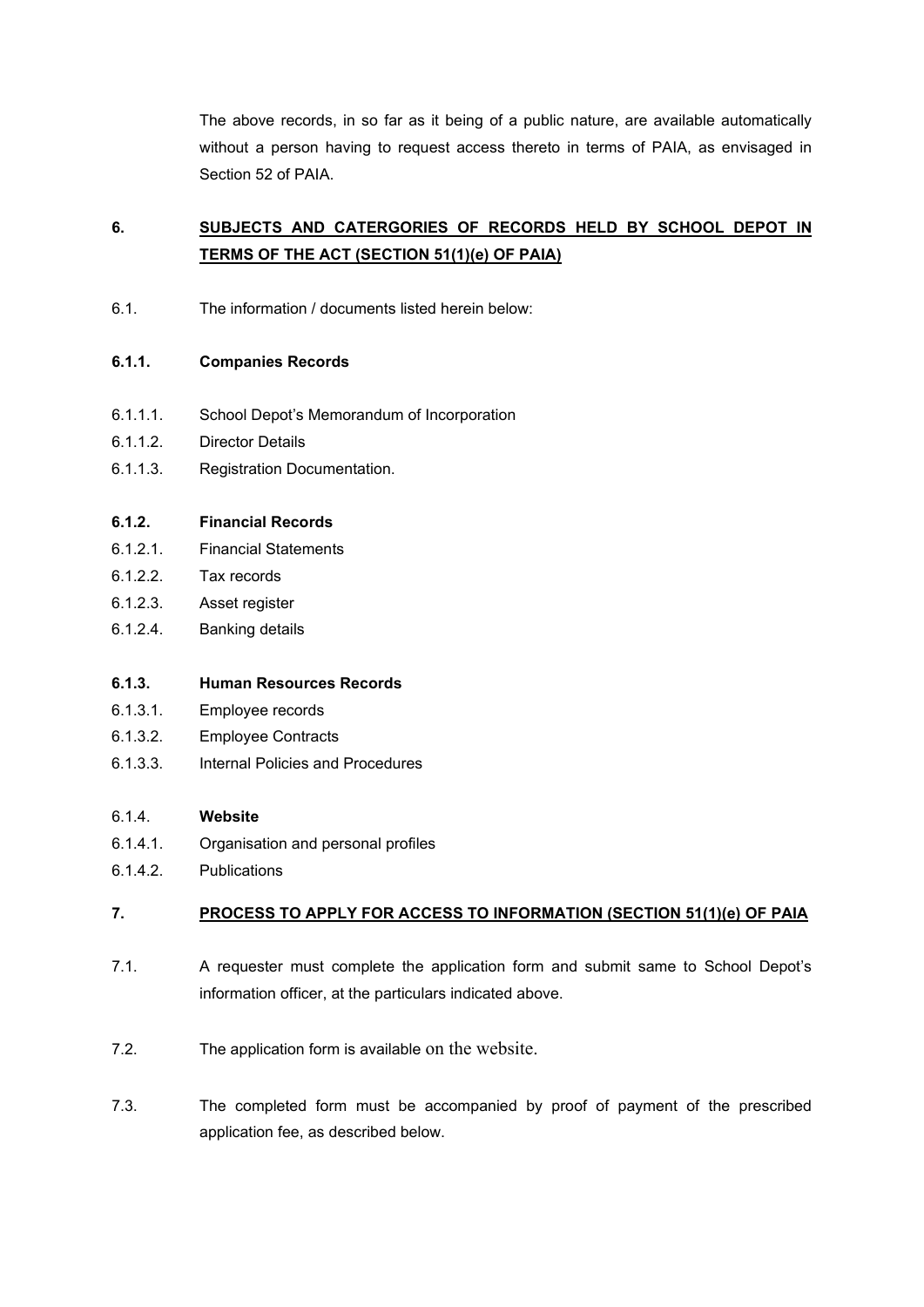- 7.4. Upon receipt of the application form and proof of payment, as aforesaid, the Information Officer will consider the request. If the request is approved, the Information Officer will provide the applicant with a summary of fees payable in respect of the application. Upon receipt of payment the requested information will be supplied.
- 7.5. In the event of the application being denied, the Information Officer will inform the applicant and provide reasons for the decision.

# **8. GROUNDS FOR REFUSAL OF ACCESS**

- 8.1. All proper requests for access to information are received and considered but may be refused on valid grounds which include:
- 8.1.1. Privacy,
- 8.1.2. Privilege,
- 8.1.3. Confidentiality of client records,
- 8.1.4. Trade secrets,
- 8.1.5. Copyright,
- 8.1.6. Protected Information Technology,
- 8.1.7. Unreasonable nature of request, and
- 8.1.8. Vexatious or frivolous requests.

#### **9. REMEDIES WHEN ACCESS HAS BEEN REFUSED**

- 9.1. If access has been in any way refused or not replied to, the internal remedy is to make an appeal to the members of School Depot at their address.
- 9.2. The external remedies are to comply with PAIA, and the procedures provided for and ultimately, the relevant court.

# **10. FEES (SECTION 54(1) OF PAIA)**

- 10.1. The fees applicable to an application for information shall be as per the prescribed fees. A schedule of these fees is attached hereto. The schedule attached is subject to change in accordance with changes to the prescribed fees.
- 10.2. An application fee of R100.00 (one hundred Rand) is payable in respect of each application for information. Proof of payment of the said fee must accompany the completed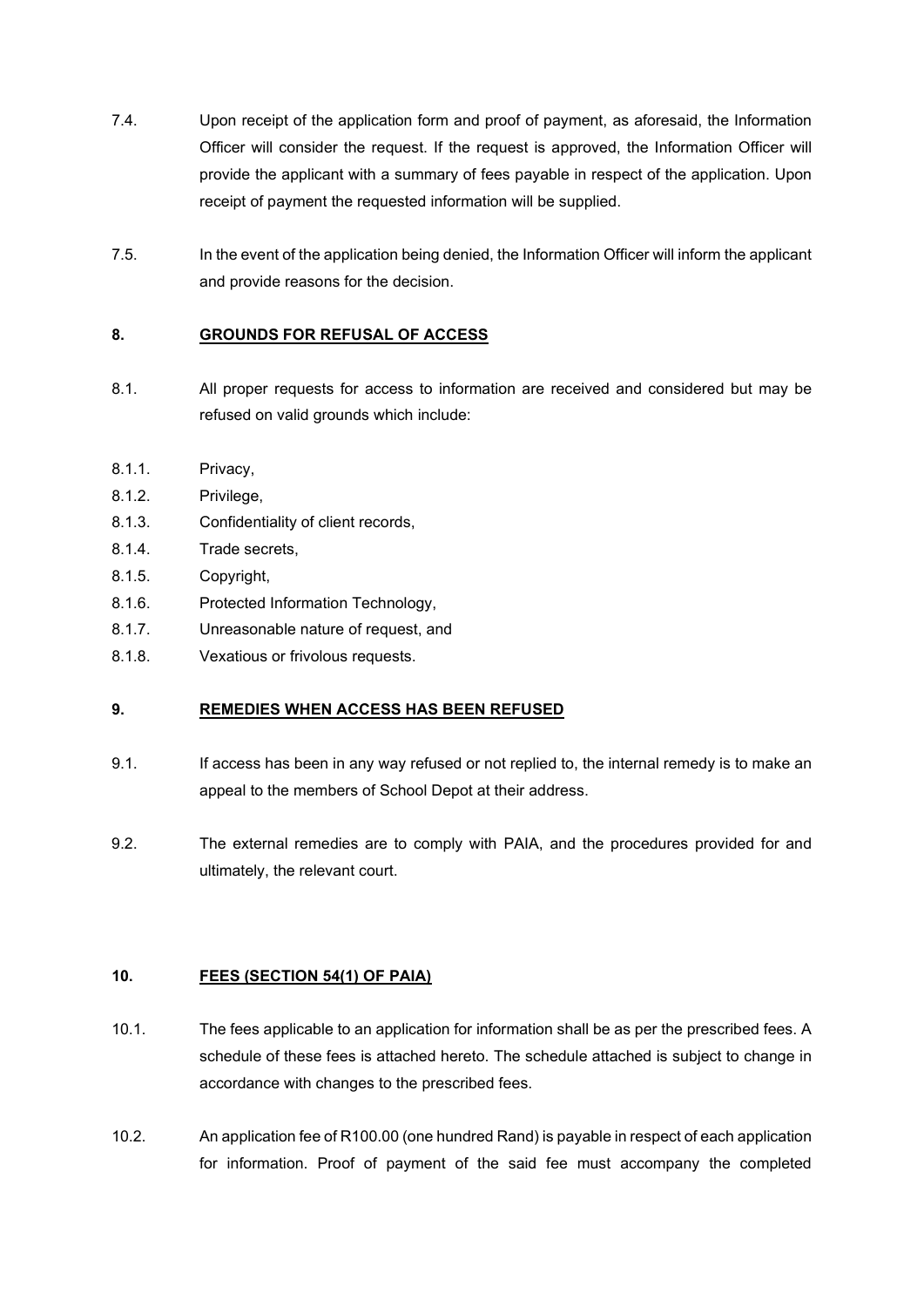application form. No fees are payable by persons who request information pertaining to their own affairs.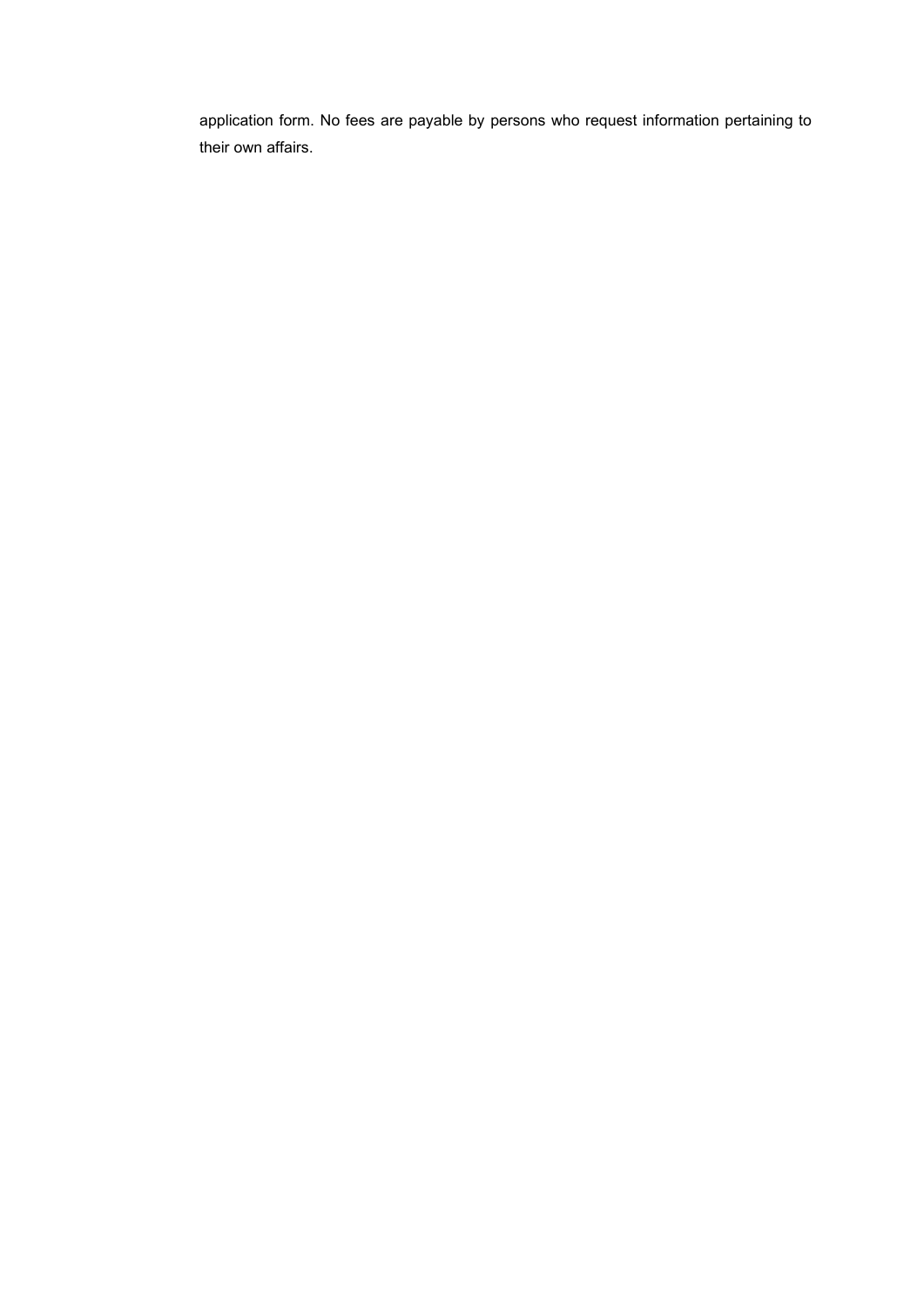# **FEES**

# **Fees in Respect of Public Bodies**

| Item           | <b>Description</b>                                                                                                                                                            | <b>Amount</b>                                                                   |
|----------------|-------------------------------------------------------------------------------------------------------------------------------------------------------------------------------|---------------------------------------------------------------------------------|
| 1 <sub>1</sub> | The request fee payable by every requester                                                                                                                                    | R <sub>100.00</sub>                                                             |
| 2.             | Photocopy of A4-size page                                                                                                                                                     | R1.50 per page or part<br>thereof.                                              |
| 3.             | Printed copy of A4-size page                                                                                                                                                  | R1.50 per page or part<br>thereof.                                              |
| 4.             | For a copy in a computer-readable form on:                                                                                                                                    |                                                                                 |
|                | (i)Flash drive (to be provided by requestor)                                                                                                                                  | R40.00                                                                          |
|                | (ii)Compact disc                                                                                                                                                              |                                                                                 |
|                | •If provided by requestor                                                                                                                                                     | R40.00                                                                          |
|                | •If provided to the requestor                                                                                                                                                 | R60.00                                                                          |
| 5.             | For a transcription of visual images per A4-size page                                                                                                                         | Service to be outsourced.<br>Will depend on quotation<br>from Service provider. |
| 6.             | Copy of visual images                                                                                                                                                         |                                                                                 |
| 7 <sub>1</sub> | Transcription of an audio record, per A4-size page                                                                                                                            | R24.00                                                                          |
| 8.             | Copy of an audio record on:                                                                                                                                                   |                                                                                 |
|                | (i) Flash drive (to be provided by requestor)                                                                                                                                 | R40.00                                                                          |
|                | (ii)Compact disc                                                                                                                                                              |                                                                                 |
|                | •If provided by requestor                                                                                                                                                     | R40.00                                                                          |
|                | •If provided to the requestor                                                                                                                                                 | R60.00                                                                          |
| 9.             | To search for and prepare the record for disclosure<br>for each hour or part of an hour, excluding the first<br>hour, reasonably required for such search and<br>preparation. | R100.00                                                                         |
|                | To not exceed a total cost of                                                                                                                                                 | R300.00                                                                         |
| 10.            | Deposit: If search exceeds 6 hours                                                                                                                                            | One third of amount per<br>request calculated in<br>terms of items 2 to 8.      |
| 11.            | Postage, e-mail or any other electronic transfer                                                                                                                              | Actual expense, if any.                                                         |

# **Fees in Respect of Private Bodies**

| <b>Item</b> | <b>Description</b>                                      | <b>Amount</b>                      |
|-------------|---------------------------------------------------------|------------------------------------|
| 1.          | The request fee payable by every requester              | R <sub>140.00</sub>                |
| 2.          | Photocopy/printed black & white copy of A4-size<br>page | R2.00 per page or part<br>thereof. |
| 3.          | Printed copy of A4-size page                            | R2.00 per page or part<br>thereof. |
| 4.          | For a copy in a computer-readable form on:              |                                    |
|             | (iii) Flash drive (to be provided by requestor)         | R40.00                             |